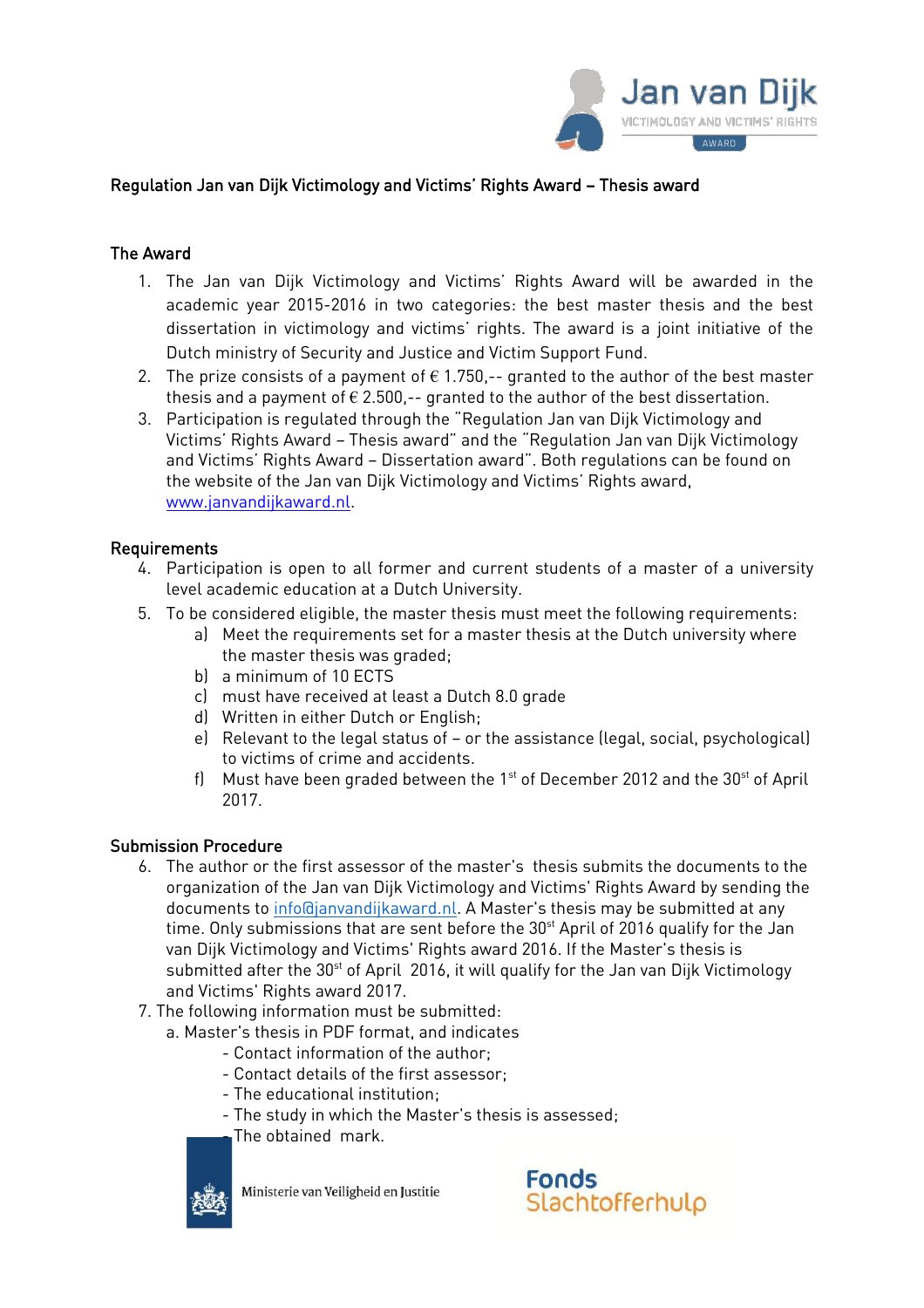

- b. Summary (1,000 words) in a separate PDF document, and indicates
	- Name author;
	- Title thesis;
	- Name first assessor;
	- Mark.
	- Research questions;
	- Key findings;
	- Conclusion and Recommendations.

c. Official transcript or other document showing that the thesis is marked at least with an 8.0.

### Assessment Procedure

- 8. The master theses will be assessed by a jury, in which the following experts take a seat
	- a. Peter van der Velden (Professor in Victimology, Tilburg university) (chair);
	- b. Arendo Joustra (Chief editor Elsevier);
	- c. Piet Hein van Kempen (Professor in Criminal Law, Radbout University Nijmegen)
	- d. Richard Korver (Lawyer at Korver en Van Essen Lawyers)
	- e. Ineke Sybesma (Director Victim Support Fund)
	- f. Carlijn de Roos (Clinical Psychologist/ Psychtherapist and coordinator CSG South Holland)
- 9. The first selection is based on the submitted summary.
- 10. The jury will assess the master theses on the basis of the following criteria:
	- a. Originality;
	- b. Contribution to the state of the art about the legal status of or the assistance (legal, social, psychological) to victims of crime and accidents.
	- c. Scientific quality
- 11. In case of participation of a closely related participant, the jury member concerned will abstain from assessment in case of this specific participant.
- 12. The jury will communicate, through the project bureau, which 3 master theses will be nominated for the award.
- 13. The winner of the master thesis award will be announced during a special award ceremony.
- 14. Nominated participants are expected to be present at the special award ceremony and to give a short presentation about their submitted master thesis. Presence and presentation are -force majeure – a condition to win the prize. Further details will be communicated at the time of nomination.

## Rights of the participants

15. The copyrights of the submitted theses will remain with the authors. The participants will nevertheless grant the organization of the Award the right to publish parts of the master thesis. Publication will include postings on Internet and in press releases. A written publication will be made. Further agreements will be made individually with participants at time of organizing the publication.



Ministerie van Veiligheid en Justitie